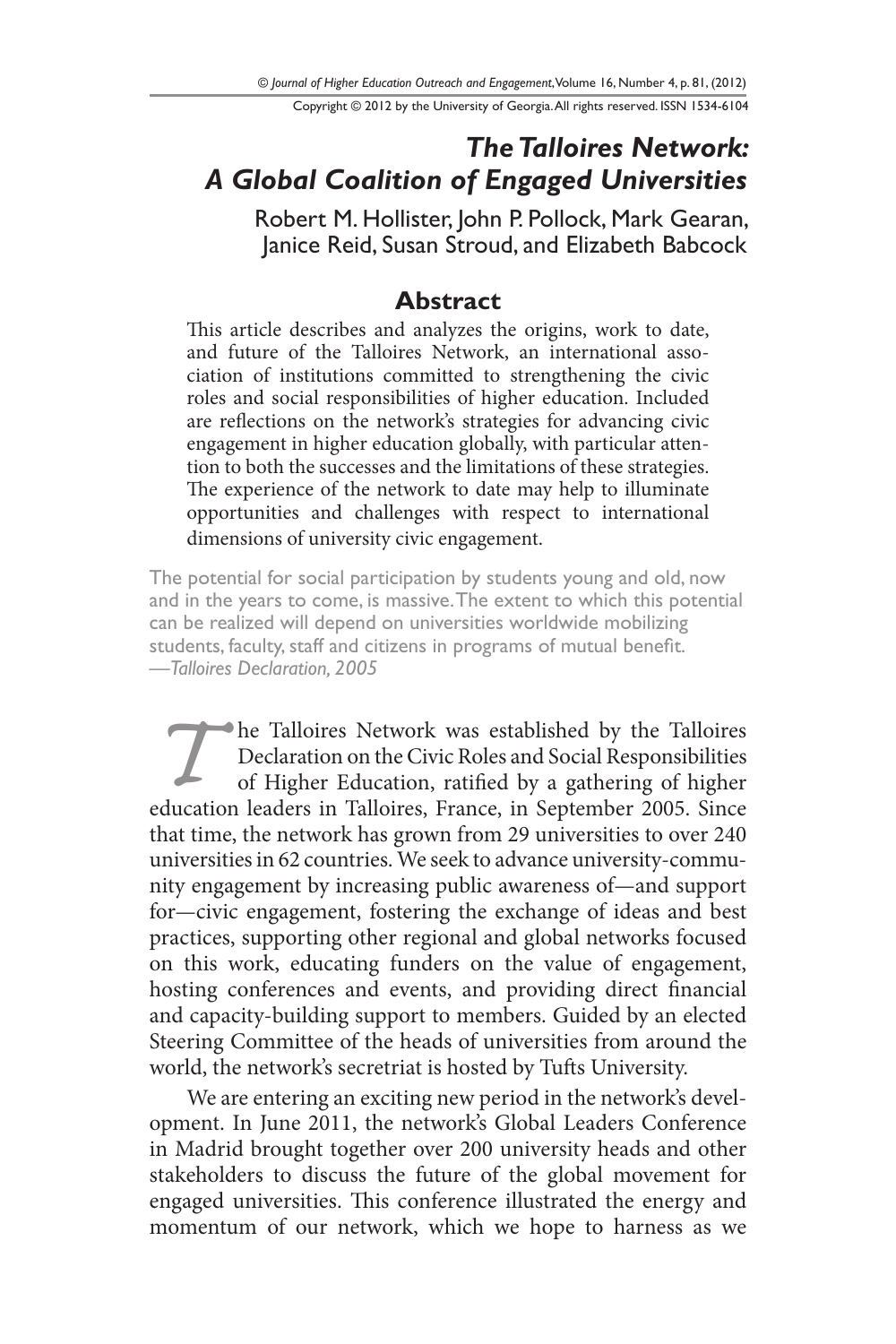develop new programs to build the global field of higher education civic engagement.

At the closing session of the conference, Vuyisa Tanga, vicechancellor of Cape Peninsula University of Technology, summarized:

In spite of our tremendous diversity we share the belief that we should change the academic paradigm from the notion of the ivory tower to an open space for learning and development. Policy alone is not enough to achieve this. We need decisive leadership, an alignment of all university processes and active student involvement to critically embed the culture of an engaged university. *(Talloires Network, 2011a)*

Participants in the Madrid conference resolved:

The world is a very different place than it was when the Talloires Declaration was signed. Across the globe, the societies in which our institutions are situated are facing increased economic, social, and civic challenges. At the same time, in universities on every continent, something extraordinary is underway. Mobilizing their human and intellectual resources, institutions of higher education are increasingly providing opportunity and directly tackling community problems—combating poverty, improving public health, promoting environmental sustainability, and enhancing the quality of life. Many universities across the globe are embedding civic engagement as a core mission along with teaching and research. Around the world, the engaged university is replacing the ivory tower. *(Talloires Network, 2011b)*

## **Origins of the Talloires Network**

Some of our universities and colleges are older than the nations in which they are located; others are young and emerging; but all bear a special obligation to contribute to the public good, through educating students, expanding access to education, and the creation and timely application of new knowledge. Our institutions recognize that we do not exist in isolation from society, nor from the communities in which we are located. Instead, we carry a unique obligation to listen, understand and contribute to social transformation and development. *—Talloires Declaration, 2005*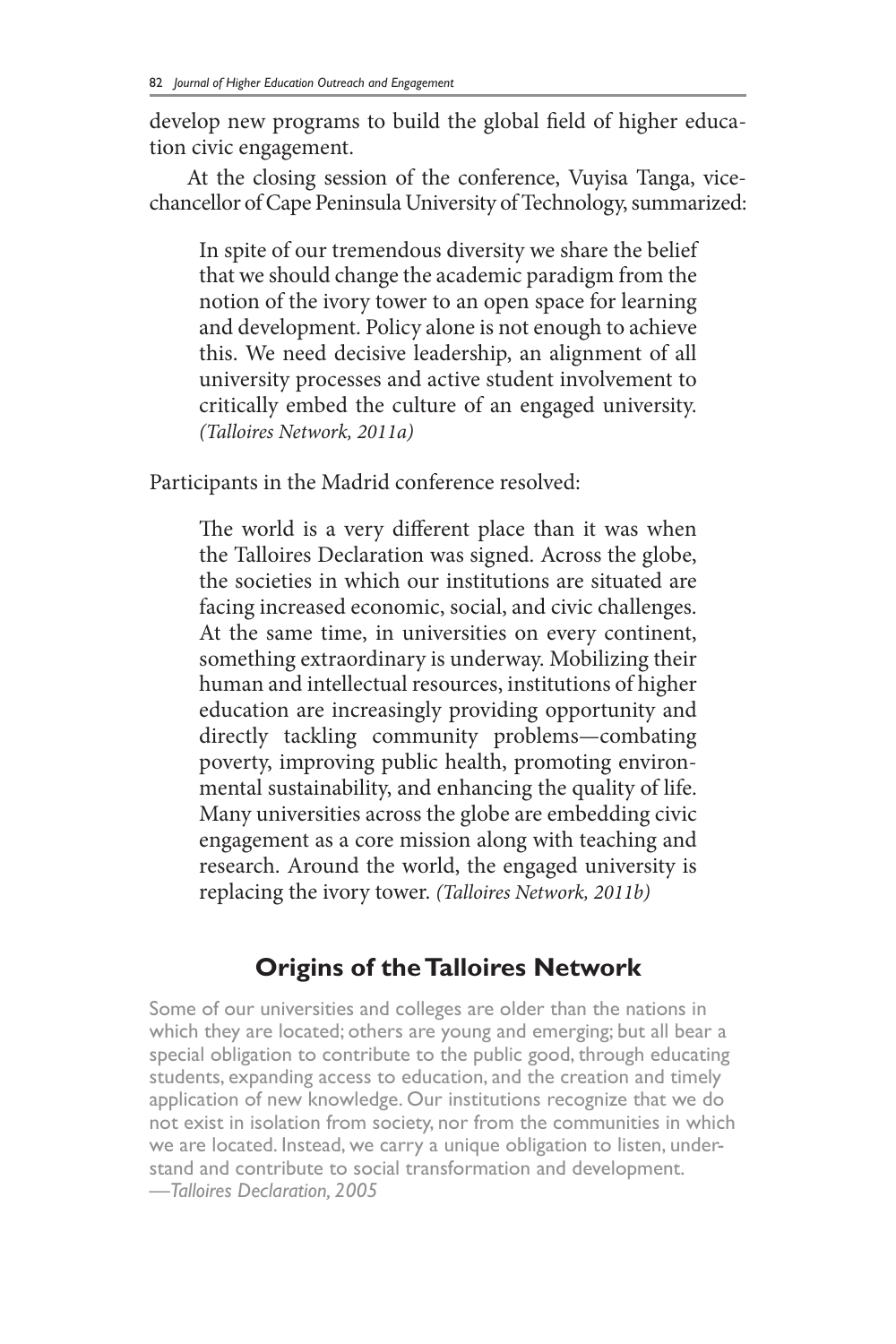In many parts of the world, particularly in the West, a traditional model of the university has been the ivory tower, where academics pursue knowledge in relative isolation from the communities in which they are embedded. As the network's recent global conference affirmed, many institutions, both in the United States and around the world, are moving beyond this model. In some parts of the world, the university as ivory tower has never been the dominant model. Many universities have a long history of engagement with their communities. Indeed some, such as Universidad Señor de Sipán in Peru and the University for Development Studies in Ghana, were established with the primary mission of advancing social and economic development. Land-grant universities in the United States have the same founding motivation.

By the beginning of this millennium it was becoming clear that there was a global trend toward greater engagement of universities with their communities, characterized by systemic efforts to mobilize the expertise and person power of these institutions to address pressing societal needs. However, there was limited international coordination and exchange on these issues at the senior management level.

In 2005, Tufts University decided to contribute to remedying this gap by holding the first international conference of the heads of universities to explore the engagement and social responsibility roles of higher education institutions. Held at the Tufts European Center in the alpine village of Talloires, France, the conference brought together 29 university presidents, rectors, and vice-chancellors from 23 countries around the world. This diverse group came from institutions as wide-ranging as An Giang University in Vietnam and the University of Havana in Cuba, from the Catholic University of Temuco in Chile, Al-Quds University in the Occupied Palestinian Territories, and the Aga Khan University in Pakistan, to Ahfad University for Women in Sudan. During 3 days of energetic dialogue, participants shared their experiences with community engagement and exchanged ideas for future work. Although the group represented starkly different contexts and types of universities, they found that they shared common purposes and strategic orientation. Discussions centered on ways to tap into the unrealized potential of universities and their students to tackle pressing challenges in their societies, and on forging a collective vision for advancing the field of community engagement in higher education worldwide.

This consensus is reflected in the 2005 Talloires Declaration on the Civic Roles and Social Responsibilities of Higher Education.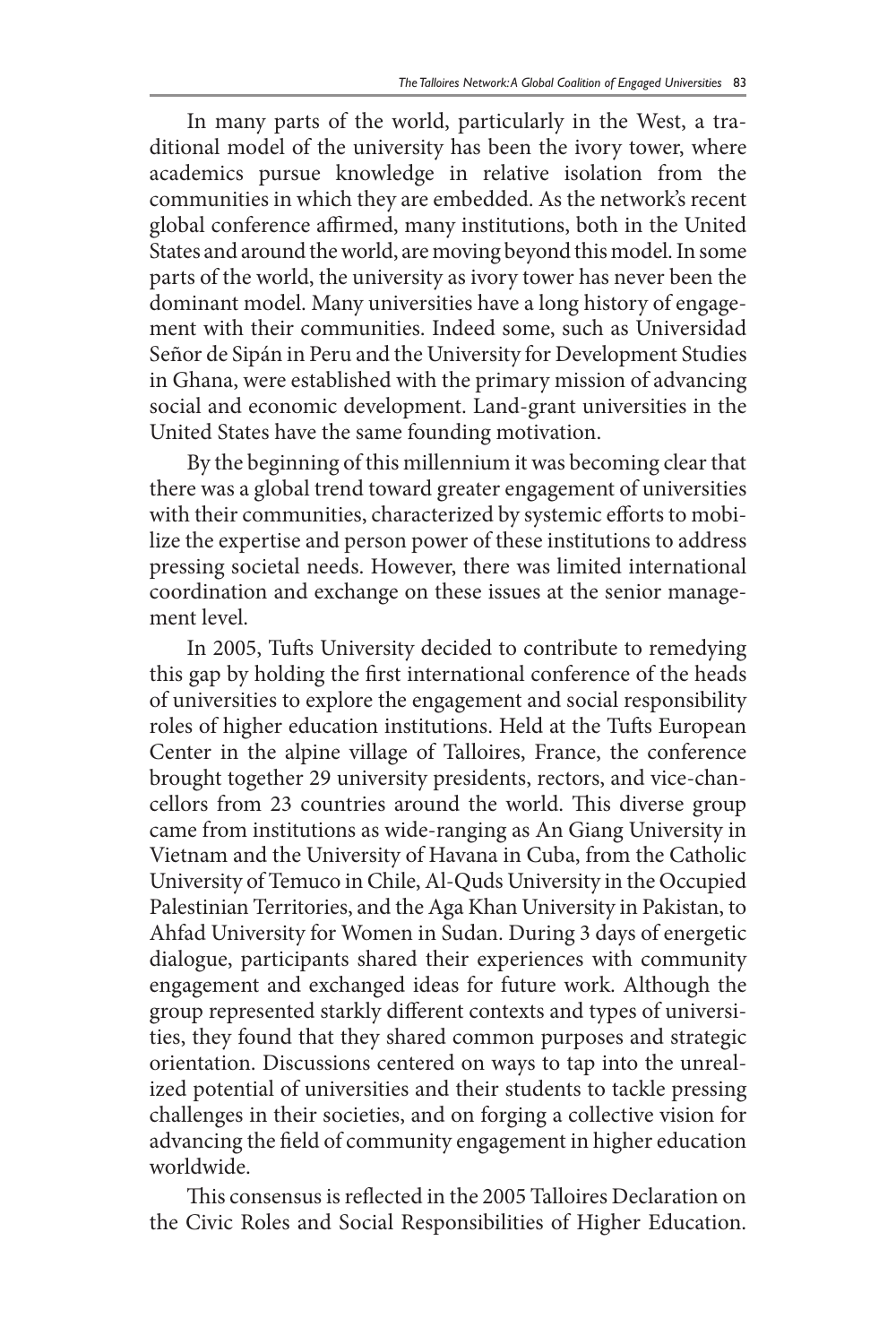The declaration committed signatories to a number of concrete actions at their own institutions and together, including to

- expand civic engagement and social responsibility programs in an ethical manner, through teaching, research, and public service;
- embed public responsibility through personal example, and the policies and practices of our higher education institutions;
- create institutional frameworks for the encouragement, reward and recognition of good practice in social service by students, faculty, staff, and their community partners; and
- ensure that the standards of excellence, critical debate, scholarly research, and peer judgment are applied as rigorously to community engagement as they are to other forms of university endeavor *(Talloires Network, 2005).*

The declaration also created the Talloires Network "for the exchange of ideas and understandings and for fostering collective action." All participants in the 2005 Conference, as well as all institutions that have joined the Talloires Network since that time, have committed themselves to the principles of the Talloires Declaration.

## **Development of the Network**

The infrastructure of the Talloires Network was established in 2006 and since then has continued to grow and develop. Guidance and oversight for the network are provided by a steering committee consisting of leaders in higher education from around the world. From 2005 to 2011, the steering committee was chaired by Larry Bacow, president of Tufts University. President Bacow provided dynamic leadership in expanding the network and building its programs. During its first six years, the secretariat functions of the network were shared by the Jonathan M. Tisch College of Citzenship and Public Service of Tufts University and Innovations in Civic Participation, a Washington, D.C.-based nonprofit organization that also co-organized the founding conference.

In 2011, President Bacow stepped down as chair of the Talloires Network. Mark Gearan, president of Hobart and William Smith Colleges, assumed the office of steering committee chair, and Janice Reid, vice-chancellor of the University of Western Sydney, became vice chair. President Gearan and Vice-Chancellor Reid participated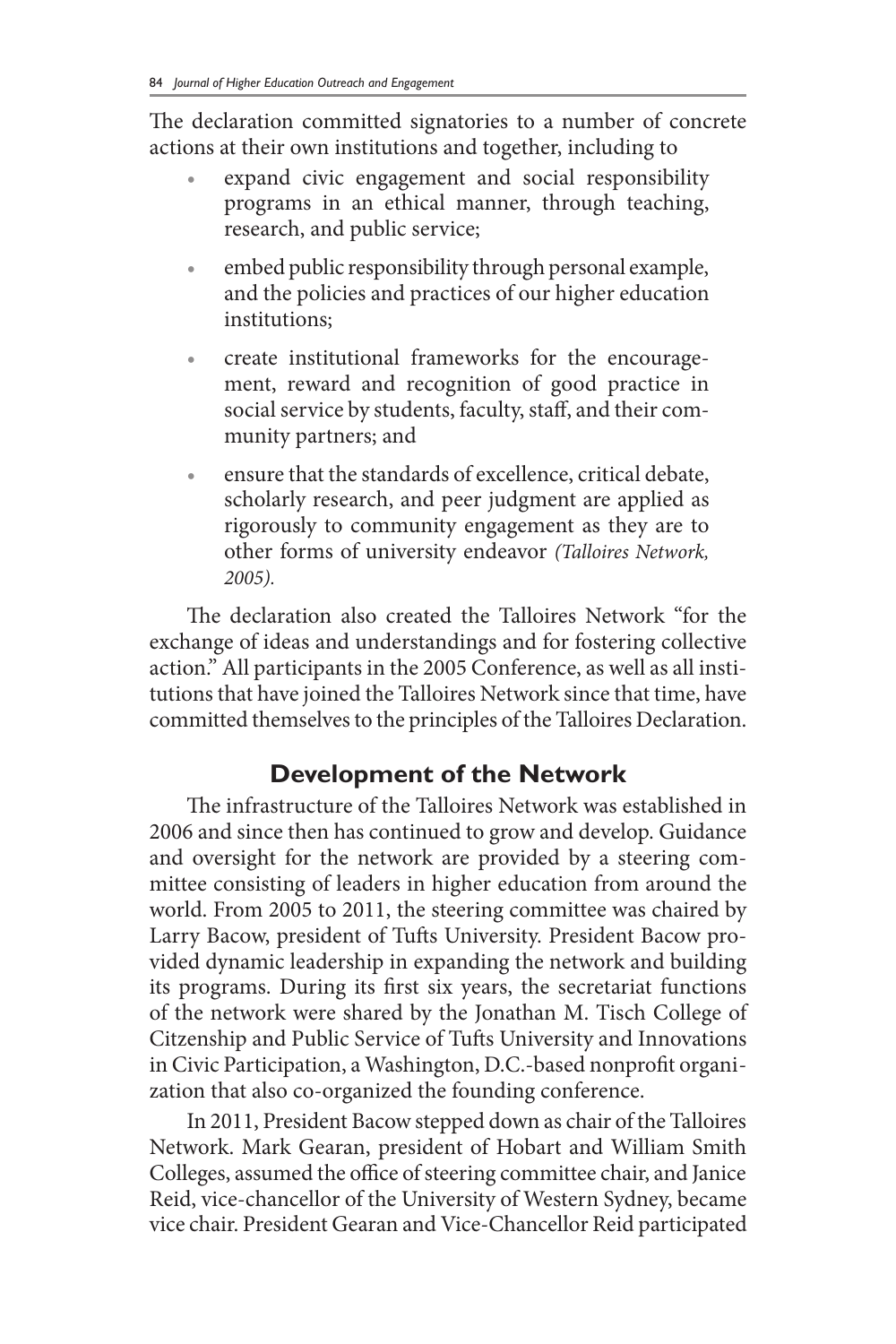in the 2005 Talloires Conference, were original signatories to the Talloires Declaration, and have been influential leaders of the network since that time.

In its first 6 years the network operated with informal organizational policies. A self-appointed steering committee of higher education leaders from around the world provided strong guidance and oversight. In June 2011, Talloires Network members ratified an explicit governance policy that spells out the steering committee's responsibilities and calls for replacement of the founding body with a steering committee nominated and elected by the full membership. In August 2011, Talloires Network member presidents elected a new steering committee of members from universities in 10 countries around the world.

From its origins at the 2005 conference, the Talloires Network has grown into the largest international network focused on higher education community engagement. Our membership of 230 higher education institutions in 62 countries has a combined enrollment of over 6 million students. As noted by Brenda Gourley, former vicechancellor of the Open University (UK) and an original member of the Talloires Network Steering Committee, "Looking back at the history of Talloires since 2005, what began as a small meeting has become a movement." *(Talloires Network, 2011a)*

We believe that higher education institutions exist to serve and strengthen the society of which they are part. Through the learning, values and commitment of faculty, staff and students, our institutions create social capital, preparing students to contribute positively to local, national and global communities. Universities have the responsibility to foster in faculty, staff and students a sense of social responsibility and commitment to the social good, which, we believe, is central to the success of a democratic and just society. *—Talloires Declaration, 2005*

Membership in the Talloires Network is based on an institutional commitment made by the chief executives, be they presidents, vice-chancellors, or rectors of the universities. University heads commit their institutions to the network for a variety of reasons. Some join to take advantage of the benefits offered by membership, such as eligibility for the annual MacJannet Prize, eligibility to take part in Talloires Network projects, and participation in network conferences. Some wish to make a public commitment as a signal to people outside the university as well as to their own faculty, staff, and students that community engagement is one of their core values. Some members may join for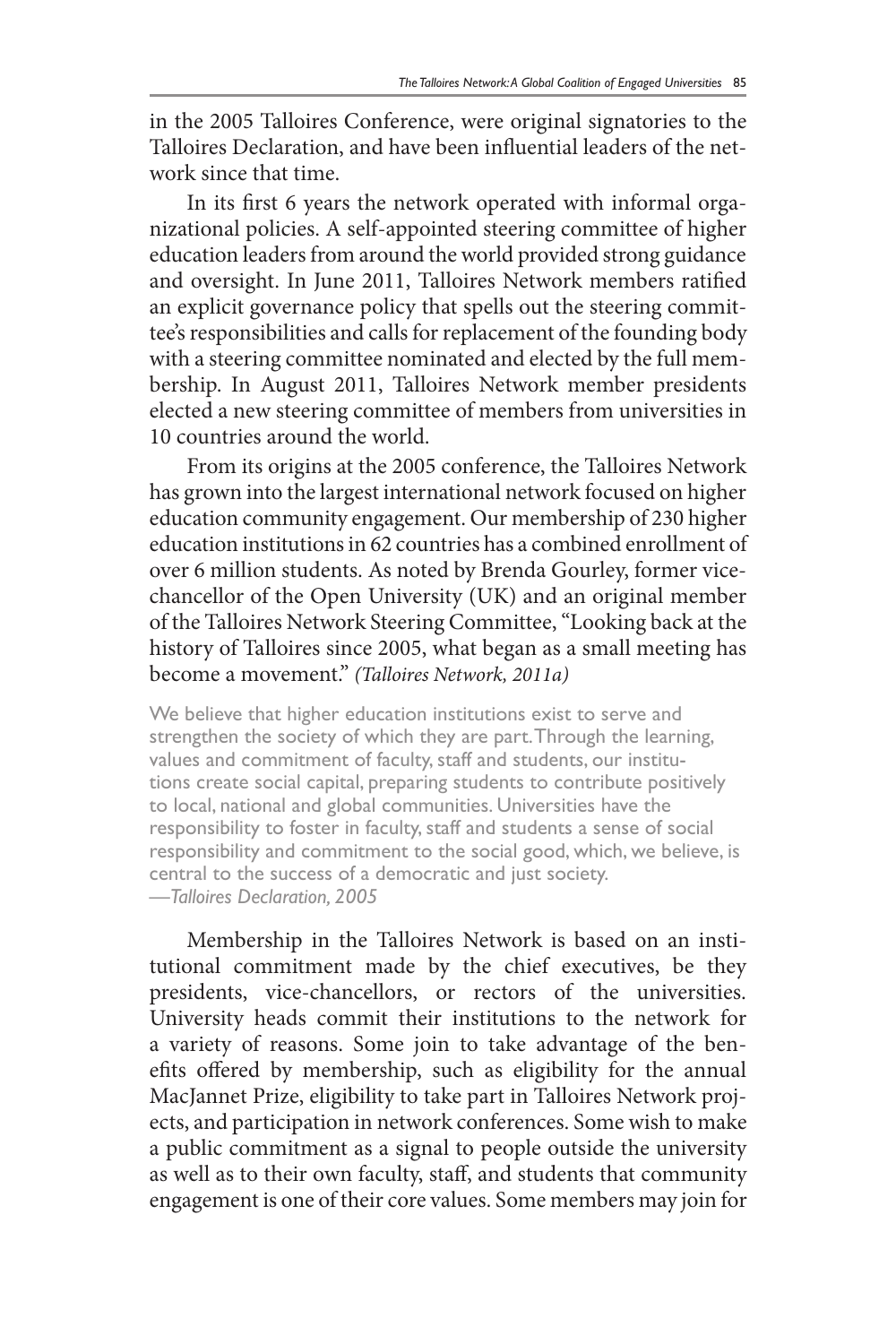reasons only marginally related to community engagement: a desire to raise their institutional profile, to attract funding, or to cultivate relationships with other members of the network. Even in such cases it is our hope that their exposure to the work will help impel them and their institutions toward a greater awareness of the value of forging productive and mutually beneficial partnerships with their communities.

### **Sources of Support**

The Talloires Network has been fortunate to attract funding from a variety of supporters. The 2005 conference and the founding of the network were supported by the Tisch College of Citzenship and Public Service of Tufts University, Carnegie Corporation of New York, Ford Foundation, Breidenthal-Snyder Foundation, Lowell-Blake and Associates, and the Charles F. Adams Trust. Since that time, we have received additional grants from the Carnegie Corporation, the Walmart Foundation, the Pearson Foundation, the MacJannet Foundation, and the Rockefeller Foundation. With generous support of the Walmart Foundation and the MasterCard Foundation, we are currently undertaking projects of direct support to our members, described in more detail below.

Since 2010, we have also received ongoing support from Santander Bank, which launched the Santander Universities program in 1996 to support the higher education sector in such areas as teaching and research, international cooperation, knowledge and technology transfer, entrepreneurial initiatives, student mobility, and innovation. Emilio Botín, chairman of Santander Bank, has declared that universities are "a driving force of social progress" *(Santander Bank, 2010)*, and Santander has reinforced its commitment to this conviction through its relationship with the Talloires Network.

## **Strategies and Activities**

The Talloires Network has adopted a number of strategies for furthering its mission. These include

- supporting the leadership of the heads of institutions of higher education;
- striving for global participation and fostering authentic South-North dialogue and collaboration;
- increasing public awareness and support for civic engagement by publicizing outstanding programs;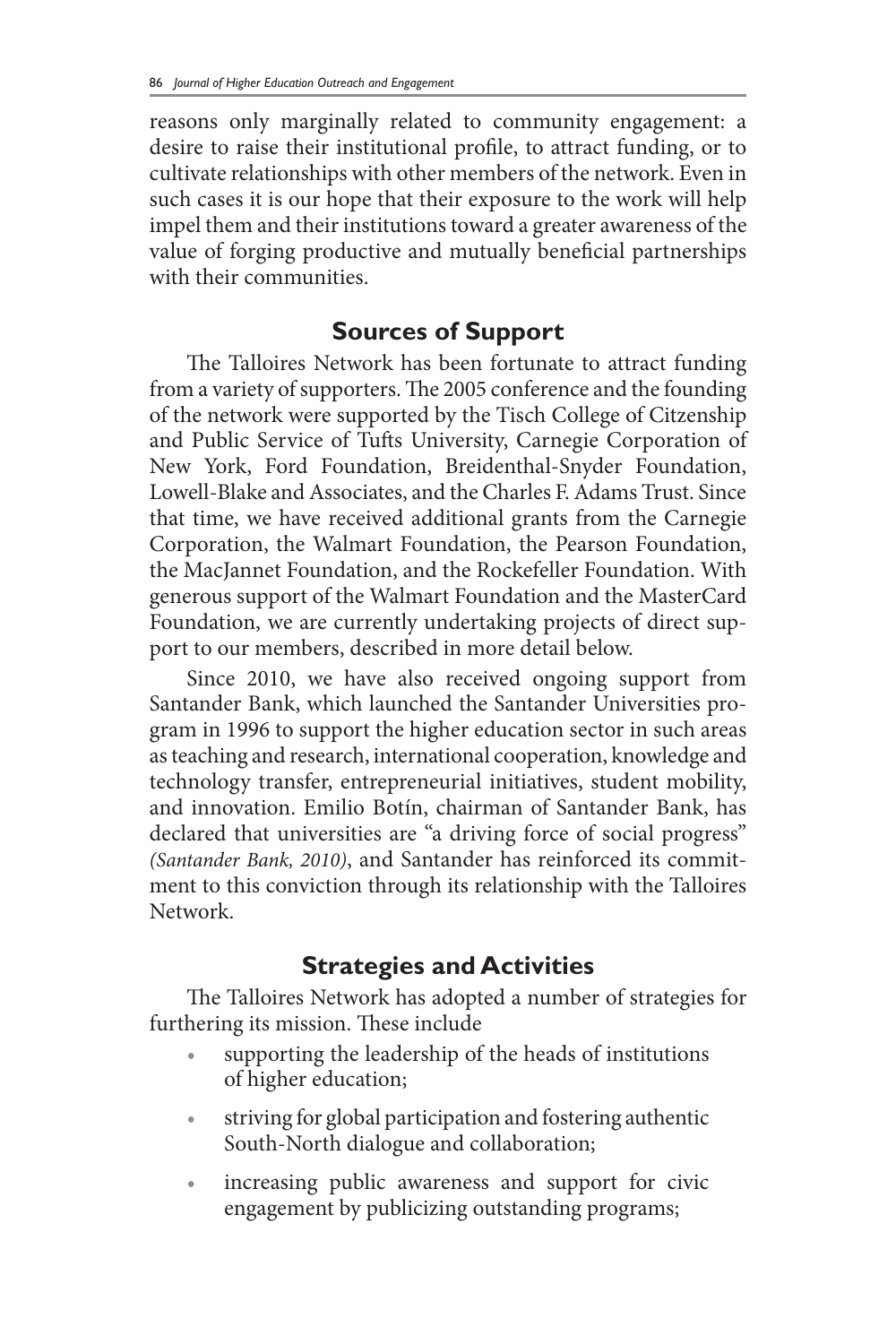- serving as a "network of networks";
- • cultivating and educating funders on the value of university civic engagement;
- encouraging and facilitating face-to-face interaction;
- providing direct financial and capacity-building assistance; and
- supporting faculty and managerial development.

#### **Supporting Leadership**

Before we organized the founding conference of the network, there had been significant interaction internationally among faculty leaders in civic engagement, but much less among the heads of their institutions. We believed there was a timely opportunity to engage the attention—and to support the leadership—of the people with ultimate responsibility for the directions and priorities of universities. This strategic instinct became a defining principle: A distinctive strength of the Talloires Network is its focus on university presidents, rectors, and vice-chancellors. Membership in the network is institutional, based on a commitment to the Talloires Declaration signed by the head of the university. Of course, most of the everyday work of engagement is done by university faculty, staff, and students, and we interact and undertake considerable work with these constituencies. However, buy-in from university leaders is critical in institutionalizing engagement. As noted by Margaret McKenna, former president of the Walmart Foundation and president emeritus of Lesley University, "University presidents should go out and model the behavior they want their students to show" *(Talloires Network, 2010)*.

The day-to-day interactions of the network among its members take place largely through those staff members appointed by their university presidents to drive their programs. These are generally faculty or other staff with responsibility for the university's engagement work. However, we also keep member presidents engaged when we have opportunities that would be of interest to them. The June 2011 conference at the Autonomous University of Madrid emphasized participation by the heads of institutional members, and this was a significant opportunity to reinforce the commitment of university leaders to civic engagement at their institutions. Sharifah Hapsah Shahabudin, vice-chancellor of the National University of Malaysia, said of our recent conference in Madrid, "This meeting has convinced me of the need to integrate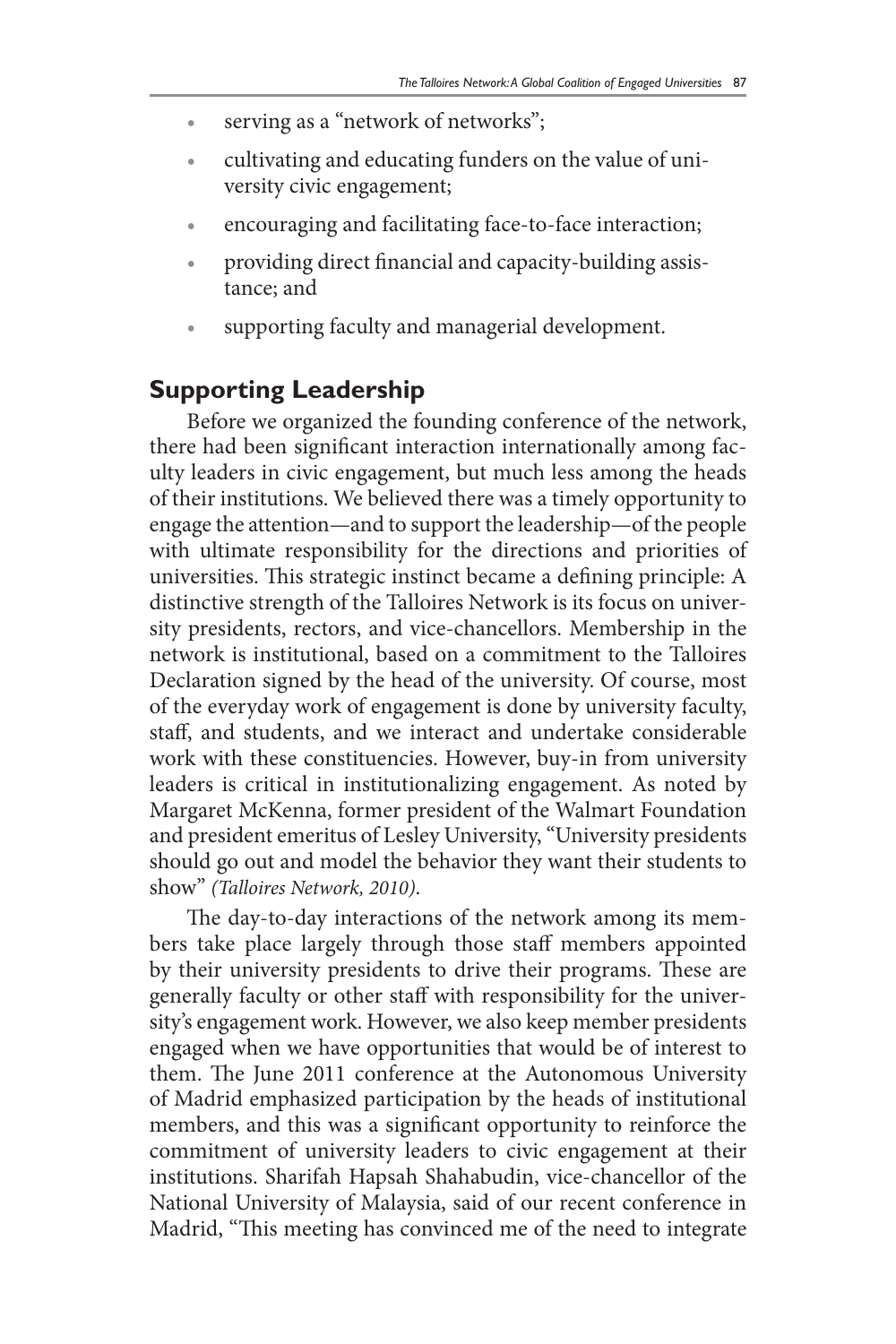industry and community engagement into research, education and services—not as an add-on or a third mission, but fully integrated. Universities of the future are engaged universities" *(Talloires Network, 2011a)*.

### **Global Participation and South-North Dialogue**

Substantial geographic diversity has been a defining feature of the network since it began. Our current membership numbers are 34 in Africa, 32 in Asia-Pacific, 42 in Europe and Central Asia, 37 in Latin America and Caribbean, 14 in Middle East and North Africa, 59 in North America, and 23 in South Asia. Although our membership is truly international, the uneven distribution of members reflects the varying levels of higher education community engagement in different regions. These countries and regions have either strong traditions or more recent institutional interest in outreach and engagement. By contrast, our membership in India, China, continental Europe, and East Asia is comparatively small.

The network's broad global representation has made South-North dialogue a major dimension of its activities. Our experience to date demonstrates that Northern institutions of higher education have a great deal to learn from the substantial civic engagement programs of sister institutions in the Global South.

At the same time, the regional and national disparities in membership are also a continuing challenge. The Talloires Network has always had a strong U.S. base. Tufts University hosted the founding conference. Both our founding and our current steering committee chairs have been presidents of U.S. institutions. The secretariat functions of the network have been managed from the United States. A practical logic underlies this heavy American foundation: The United States has a well-developed higher education community engagement field in terms of policy, practice, and research, and many top funders are based in the United States.

However, this strong U.S. base also introduces the risk that we will be seen as an American network or an attempt by Americans to proselytize about higher education to other societies. In addition, it leads to a disproportionately strong attraction for universities in Anglophone countries, such as the United States, Australia, and South Africa. To overcome these challenges, we have worked hard to recruit members in every region of the world, to attract non-U.S. participants to our events, and to maintain global diversity on our steering committee. We are committed to maintaining and strengthening geographic diversity as a key operating principle.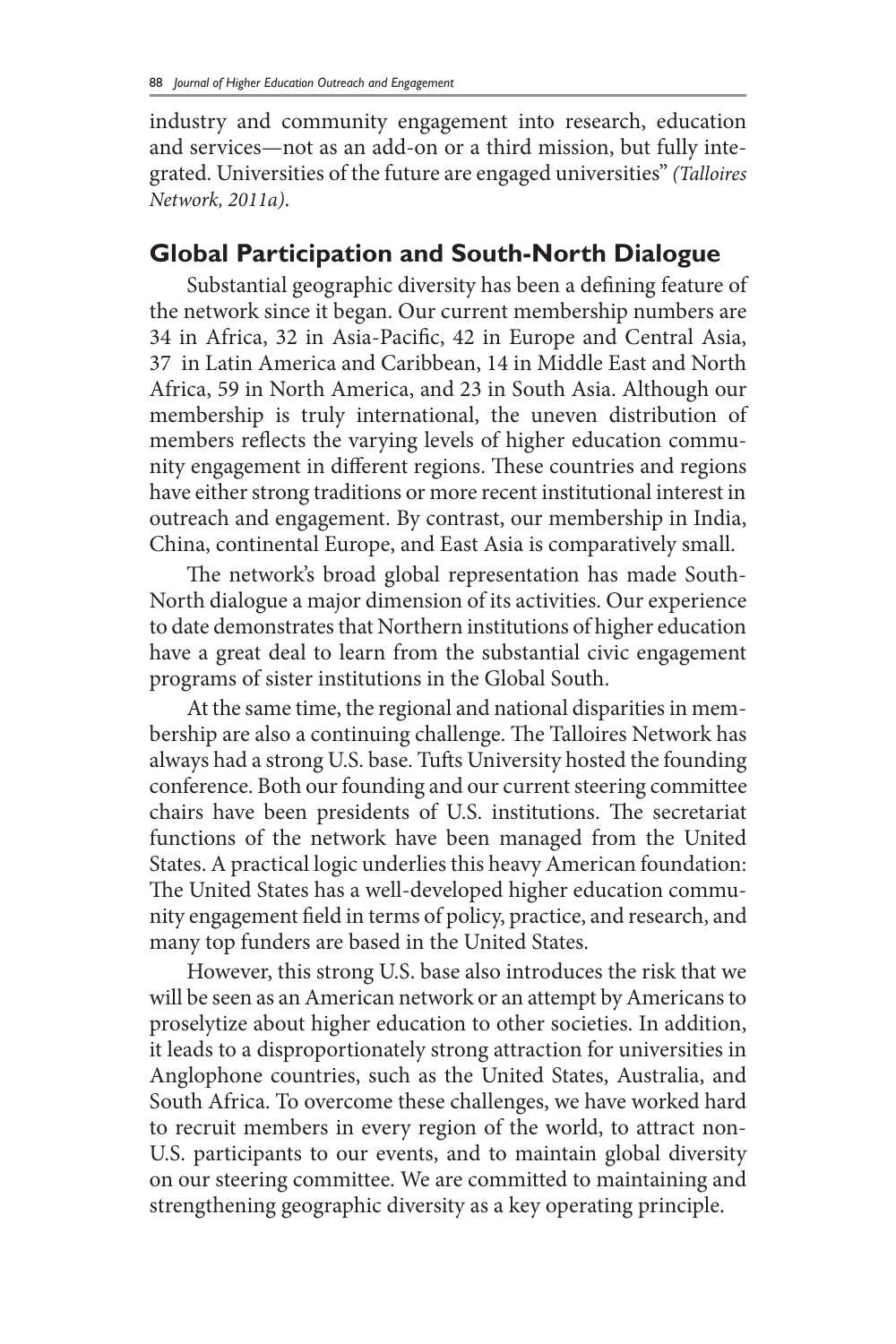In *The Engaged University: International Perspectives on Civic Engagement*, a book profiling engagement policies and practices of 20 Talloires Network member universities in 16 countries, coauthors David Watson, Robert Hollister, Susan Stroud, and Elizabeth Babcock *(2011)* remark on the clear differences between the North and South in the motivations for, and methods of implementing, university civic engagement. Institutions in the Global South tend to place greater emphasis on local development challenges, and in some locales, the role of universities in political transition and democratization. Therefore the relations between these universities and communities tend to be organized around those challenges and the transfer of information and applied knowledge. There is also more awareness in the South of the knowledge that community already possesses. Susan Stroud notes, "There is greater recognition that knowledge doesn't just exist within universities so it is more of an equal exchange between the two" *(Talloires Network, 2011a).*  Ahmed Bawa, vice-chancellor of Durban University of Technology in South Africa, states, "My university mainly services poor rural students who actually are the community, so the idea of engagement is not so much about exposing them to the poor as it is about empowering them" *(Talloires Network, 2011a)*.

#### **Public Awareness**

Across our membership, outstanding work is being undertaken by universities partnering with their communities in mutually beneficial ways. Although the scale and impacts of these activities are quite substantial, to date they have received comparatively modest public recognition. This means that decision makers, policy makers, and funding agencies operate with limited understanding of the extent and impacts of higher education civic engagement. Therefore, one of our key strategies has been to make more visible the substantial university civic engagement work happening around the world. We seek to highlight some of the most effective and innovative programs in order to encourage and reinforce the work of these programs, give other institutions the opportunity to learn from successful models, and raise the public profile and support for university civic engagement more broadly.

A major way that we recognize programs is through our annual MacJannet Prize for Global Citizenship, which recognizes outstanding university civic engagement programs, awarded through a competitive application process. The MacJannet Prize, co-sponsored with the MacJannet Foundation, has been one of our most successful programs because it gives prominence to the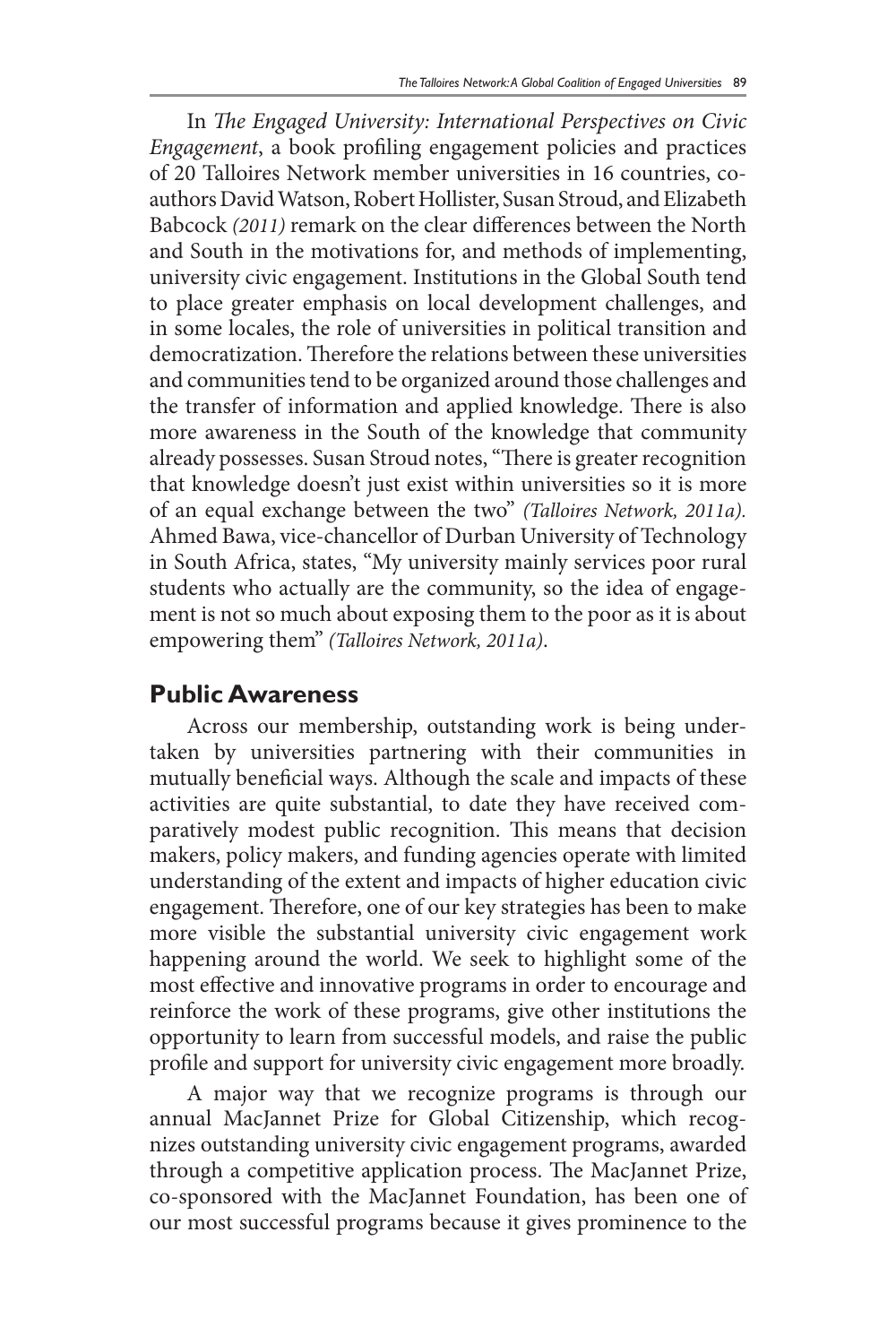outstanding work of our members, often in parts of the world where civic engagement receives insufficient recognition. The winning programs receive a financial award to support their work, significant public attention through the network's communications platforms (website, e-newsletter, and blog), and the opportunity to meet and learn from one another during an associated workshop and the award ceremony. Oscar García, vice-rector for outreach at the University of Buenos Aires, which received first MacJannet Prize in 2011, confirmed the value of the prize to its winners. Winning first prize is "a great motivator" according to García. "It is good to know we are not alone, as this kind of work is not easy" *(Talloires Network, 2011a)*.

The MacJannet Prize winners from the past 3 years are outstanding examples of the impacts that innovative engagement programs can have on universities and communities. These programs provide innovative, effective, and inspirational models for university-community engagement. The 2009 first prize winner, the Urban Health Program at Aga Khan University (Pakistan), provides critical health and socioeconomic support to the squatter settlements of Karachi. The 2010 first prize winner, Puentes UC (Bridges UC) at the Pontifical Catholic University of Chile, links university faculty and students with municipal authorities to build the capacity of local government to provide needed services. The 2011 first prize winner, Community Action Program in Vulnerable Neighborhoods at the University of Buenos Aires (Argentina), works with high-risk populations through extension centers that focus on non-formal education, community health, and community development.

In addition to the winning programs, we publicize the key programs and activities of our members through university profiles on our website and a featured "Program of the Month" in our monthly e-newsletters. These and the aforementioned volume, *The Engaged University: International Perspectives on Civic Engagement*, significantly raise the visibility of these universities and their community partnerships. *The Engaged University* was organized as a collective project in which the co-authors collaborated with 20 Talloires Network member institutions. Each participating member contributed substantial written information and interviews to help create case profiles of its community engagement work. In combination the profiles present a comprehensive picture of our global movement, illustrating major driving factors, common patterns, impacts, and implications for future policy and practice.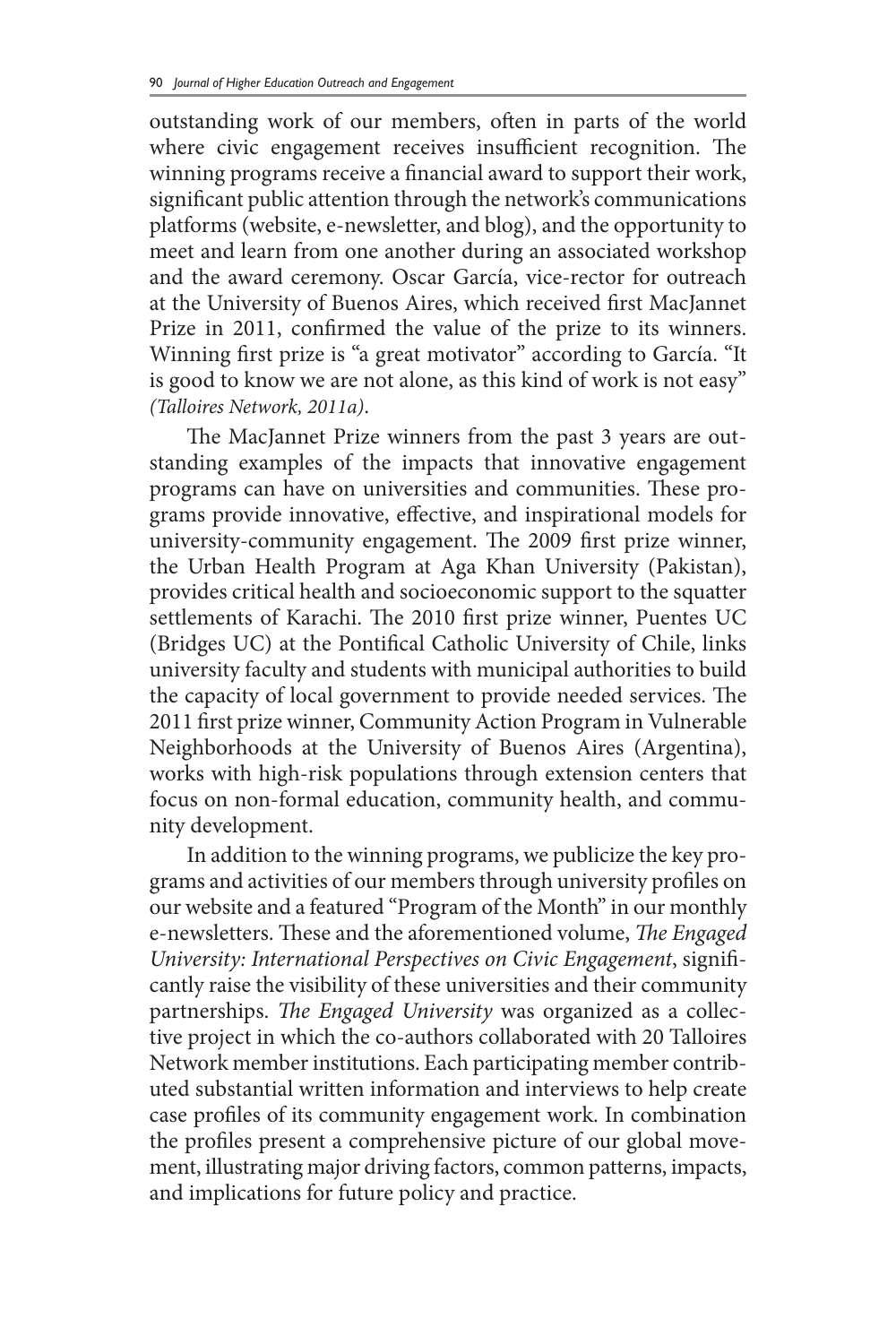#### **A "Network of Networks"**

Higher education must extend itself for the good of society to embrace communities near and far. In doing so, we will promote our core missions of teaching, research and service. *—Talloires Declaration, 2005*

As a global coalition, the Talloires Network has major strengths. We can bring together diverse perspectives on engagement from around the world. We can connect universities in every part of the globe to partner on joint projects. We can give support to the most promising programs not just in one country or region, but worldwide.

However, we also recognize the limitations that are built into our being a global alliance. Our secretariat and steering committee members cannot possibly have intimate knowledge of the conditions for engagement in different parts of the world. Both logistics and resources make it impractical to convene regular global conferences. At times, it can be more effective for universities with shared social, cultural, and economic contexts to work together before they partner with an institution on the other side of the world. Founding Network Steering Committee Chair Larry Bacow has argued, "It's our responsibility to develop the conceptual framework for university civic engagement, gather and propagate best practices, consciously reflect on those at the regional level, and interpret it in the language, culture, and context of each region"*(Talloires Network, 2011a).*

Therefore, the Talloires Steering Committee adopted a strategy several years ago of working in collaboration with regional university networks that focus on engagement. These networks have more detailed knowledge of the social and economic conditions, the policy frameworks, and the institutional cultures relevant to engagement in their own region. They have the capacity to convene regional gatherings and facilitate partnerships. By working together in a way that allows the strengths of our global network to complement the strengths of these regional networks, we can make our work more context-sensitive and effective. Therefore, we seek to strengthen the work of existing higher education civic engagement networks and to catalyze the creation of such networks where they do not yet exist.

The early success of this approach is evident in the creation of two new regional networks committed to civic engagement: the Ma'an Arab University Alliance for Civic Engagement, and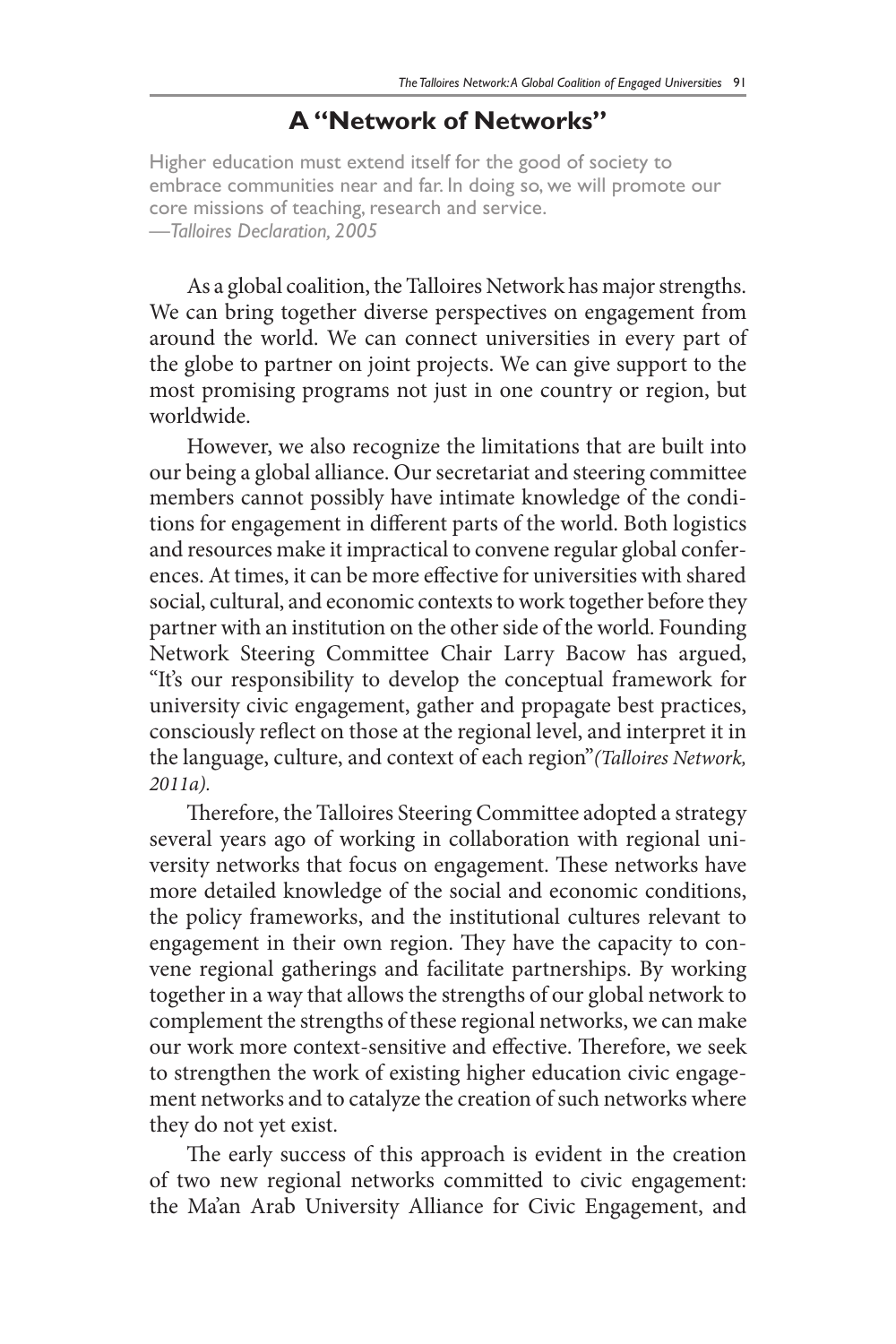AsiaEngage, an Asian network of engaged universities and their partners in other sectors. Further, our partnerships with other networks have given us a wealth of knowledge, the ability to connect our partners with one another, and new opportunities to develop projects in various parts of the world.

We have concluded formal agreements with several other existing regional networks. Our partnership with the Latin American Center for Service-Learning (CLAYSS), based in Argentina, has focused on expanding our Latin American membership, providing a Spanish-language web platform for members, and convening Talloires Network members in the region. The Talloires Network has co-hosted a major conference in Cairo and supported a service-learning seminar for faculty in Beirut in partnership with the Ma'an Arab University Alliance for Civic Engagement. In partnership with the Russian Community Universities Network, a project of the New Eurasia Foundation and the Mott Foundation, the Talloires Network hosted a study tour for Russian university administrators to gather information on engagement practices in the United States. With a grant from the Walmart Foundation, the Network is supporting the South Africa Higher Education Community Engagement Forum to organize a series of capacitybuilding workshops. In 2012 the Talloires Network co-sponsored a conference of Asian universities that launched AsiaEngage. We also have formal partnership agreements with Engagement Australia, Campus Compact in the United States, and Campus Engage in Ireland. We continue to explore opportunities for collaborating on concrete projects with these networks.

Leadership in building university civic engagement and social responsibility also is being exerted by other networks that focus on university roles in democracy, such as the International Consortium for Higher Education, Civic Responsibility, and Democracy. In addition, many global higher education networks, such as the Association of Commonwealth Universities and the International Association of Universities, have made civic engagement one of their areas of programmatic emphasis.

## **Engaging and Educating Funding Agencies**

Whenever we ask network members about the greatest challenges that they face in their community engagement work, funding is always near the top of the list. In our own experience operating the network secretariat, attracting the funding required to do our work is a constant concern. Therefore, one of our key strategies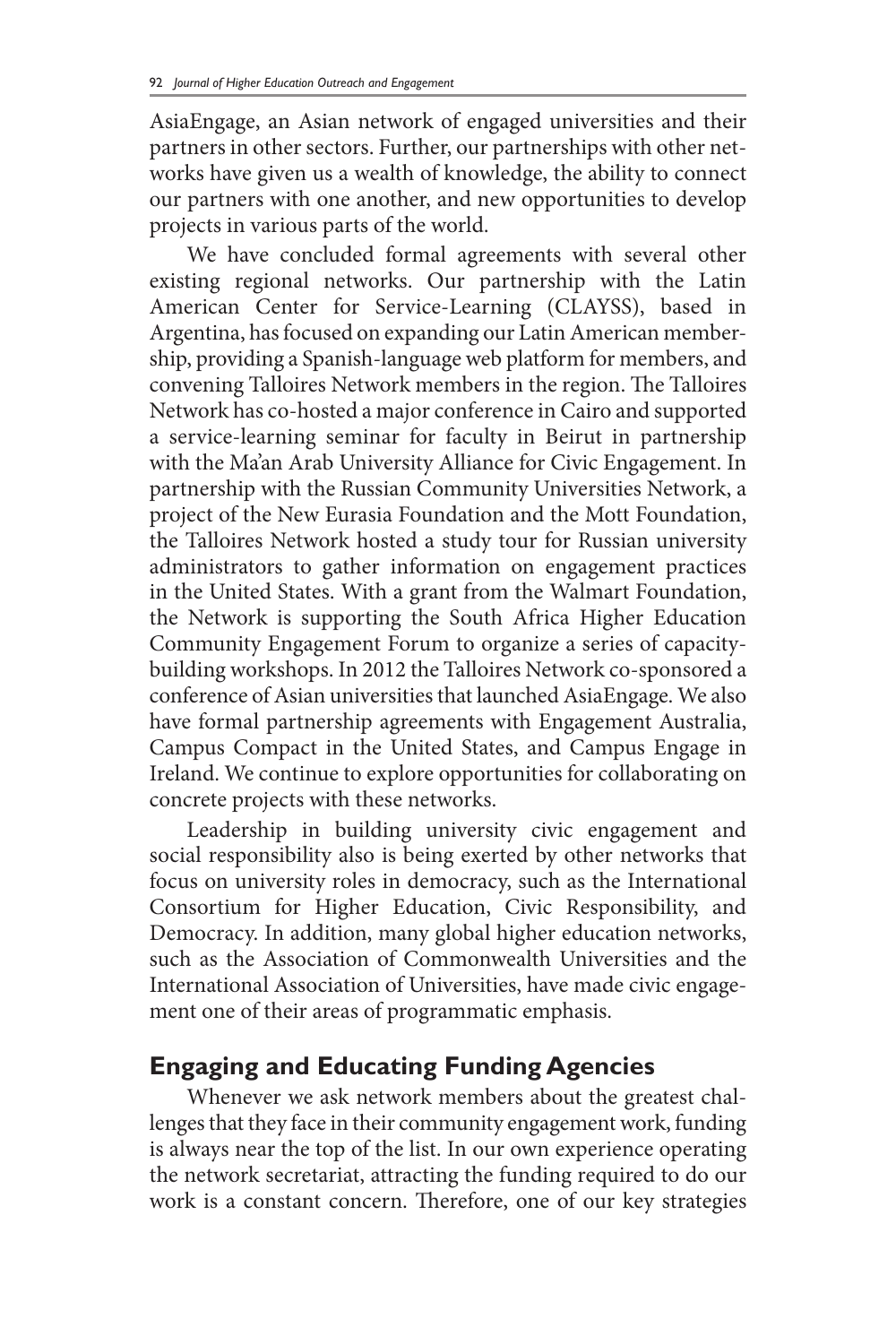is cultivating and educating funders about the value of university civic engagement. A key collective challenge and opportunity is to expand dramatically the scale of financial investment in the movement.

We always seek to include philanthropic leaders in Talloires Network conferences and events. In November 2009, we organized a luncheon of funders from across the spectrum of corporate and private foundations as well as government agencies to discuss the current state of higher education civic engagement, the need for additional resources, and the interests and ideas of the funders about the types of programs that could attract their support. Carnegie Corporation President Vartan Gregorian, who hosted the gathering, observed, "This meeting was in effect a higher education-philanthropy 'summit' to envision the future of a movement with the potential to forge a new compact between higher education and society" *(Tisch College, 2009)*. This roundtable discussion was attended by the heads of seven network member universities, and the presidents and other senior executives from several corporate and private foundations in addition to Carnegie: Santander, MasterCard, Walmart, Rockefeller, Pearson, KMG International, and IBM International. Judith Rodin, president of the Rockefeller Foundation, stated, "The fact that this diverse group of leaders came together on this important issue signals that the global movement of engaged universities is poised to enter a wholly new stage. The potential impact is enormous and the heightened momentum for mobilizing the expertise and power of higher education for social and economic innovation is a very positive development" *(Tisch College, 2009)*.

Several philanthropic leaders also participated in a Talloires Network strategy meeting at the Rockefeller Foundation's Bellagio Center in March 2010 and in the network's Global Leaders Conference in Madrid in June 2011. These have been fruitful opportunities for funders to meet members, learn more about the pivotal role universities can play in community development and social progress, and contribute their own ideas to the discussion. For example, during our 2011 conference in Madrid, Reeta Roy, president of the MasterCard Foundation, stressed how important project evaluation is to attracting funding. "We are looking for innovation, for projects which are bringing interesting partners together, but we are also looking for ones which can provide some hard evidence of what works and why," said Roy. "We know there is tremendous work going on but much of this is not systematically documented" *(Talloires Network, 2011a)*.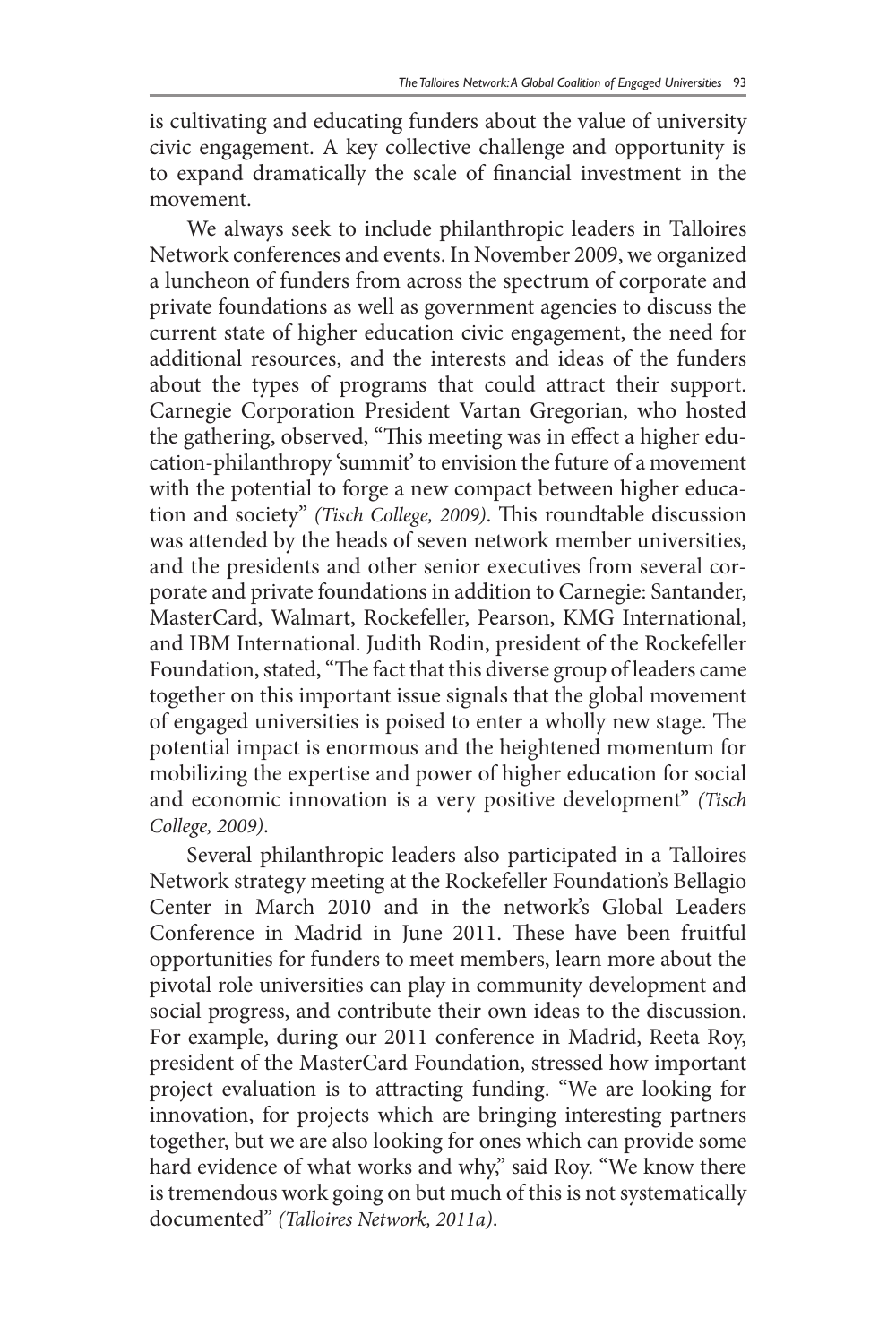In addition, we strive to keep funders engaged in the process of developing ideas for projects. Many funders have significant experience and expertise that is valuable in project design, and through their contributions, they become invested in the projects. This approach of "co-inventing" with funders has led to grants from the Walmart Foundation and the MasterCard Foundation, as described below.

### **Interaction Among Members and Stakeholders**

Of necessity, much of our communication with and among members across the world is done by e-mail and phone. These communications are invaluable and allow people from all over the world to connect at little cost. However, there is simply no substitute for the trust and personal relationships built by face-to-face interactions.

Therefore, whenever possible, we have sought to arrange meetings of our members. The largest was our June 2011 conference in Madrid, which brought together over 200 university presidents, faculty, students, non-governmental organization heads, philanthropic leaders, government officials, and other stakeholders. Smaller meetings, such as the previously mentioned meeting at the Bellagio Center in 2010, have helped ensure that a core group of Talloires Network Steering Committee and general members and stakeholders have built strong and mutually supportive personal relationships. In addition, we have co-sponsored regional conferences—including gatherings in Mexico City, Buenos Aires, Cairo, and Kuala Lumpur—and encouraged Talloires members to take advantage of these opportunities. While not achieving the same impact as a global assembly, these regional meetings are less expensive, easier to organize, and allow in-depth discussions of issues relevant in the particular region.

#### **Providing Financial and Capacity-Building Support**

Early in the development of the network, we focused on building the organization to be an effective enterprise. However, as we grew, it became clear that the best way to advance university civic engagement is by generating and disbursing resources to directly support members' activities. In addition, funders find such projects more attractive than providing "core support" to a network of universities.

The first program of funding directed to individual members is a program of competitive seed grants for universities in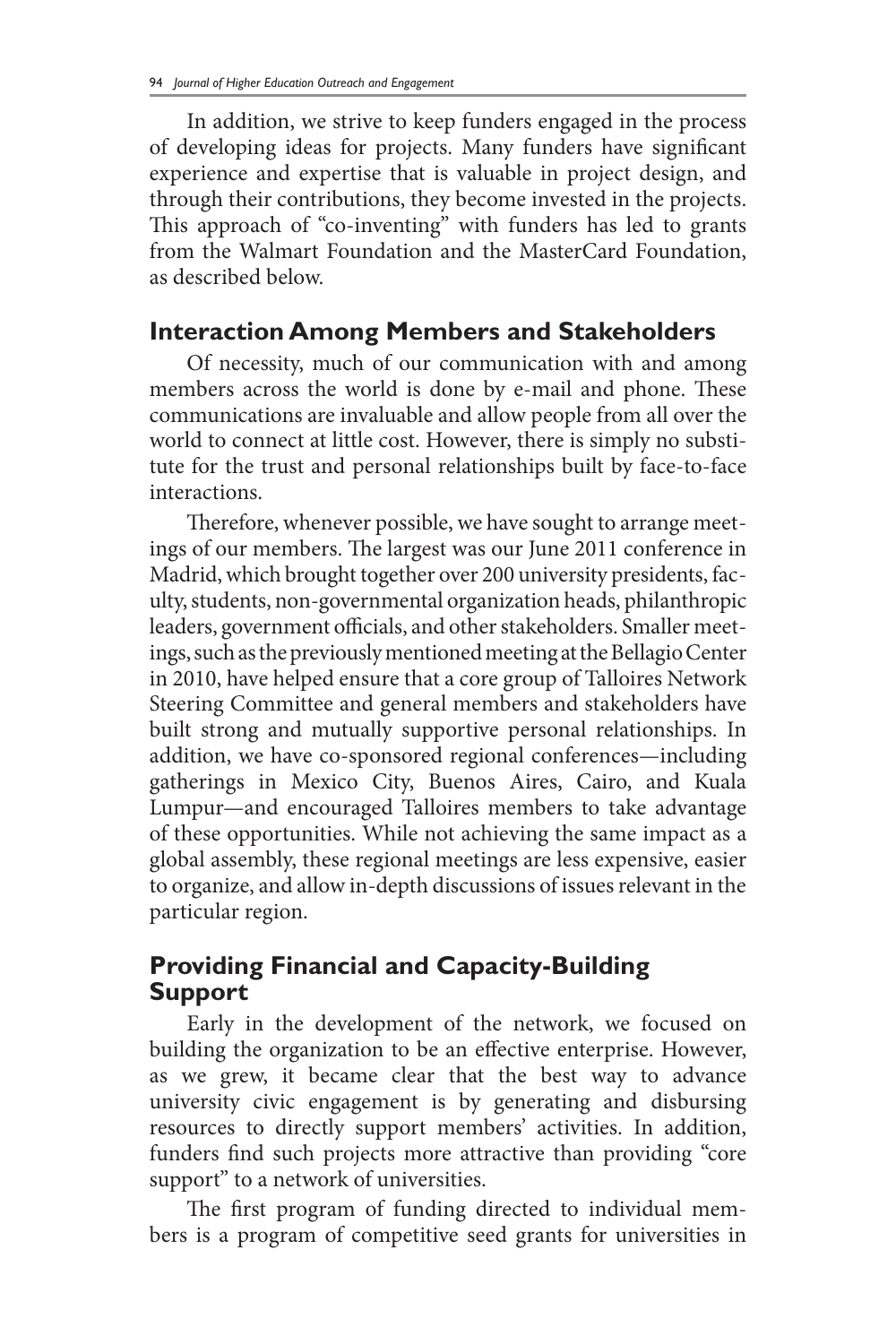Chile, funded by the Walmart Foundation. These grants are supporting Chilean universities' development of programs targeted at improving economic opportunities for marginalized women and girls. We have partnered with a Chilean nonprofit organization, Participa, which has considerable experience in the field, to administer this initiative and to provide capacity-building support for participating universities.

Another ongoing project that will provide direct support to our members is a large multi-year global Youth Economic Participation Initiative of demonstration projects to be led by universities in developing countries. We are co-developing the initiative with the MasterCard Foundation, which is particularly interested in connecting students from disadvantaged backgrounds with employment opportunities and enhancing the ability of young people to create new economic enterprises.

#### **Faculty and Managerial Development**

As practitioners and policy makers in the field well know, commitment and enthusiasm are necessary but not sufficient for successful university-community engagement. Developing institutional policies and management structures for engagement is challenging work, as is running effective service-learning courses and community-based research projects. Over the years a body of knowledge and best practice in these endeavors has developed that can be helpful and instructive for management and faculty members at institutions that are relatively new to the idea of engagement.

We have already sought to provide training and development opportunities to our members through our regional partners. Our partners in the Middle East and Latin America, the Ma'an Arab University Alliance for Civic Engagement and the Latin American Center for Service-Learning, have held workshops on servicelearning for interested faculty members in their respective regions.

In the past we have been able to provide modest financial support for these endeavors. We are currently, with support from the Pearson Foundation, developing a larger scale management training and development program that will provide in-person training through our regional partners, perhaps in parallel with existing higher education conferences. We also hope to utilize "webinars" and other online tools to expand the reach of this initiative.

#### **Lessons Learned**

In addition to the previous strategies, all of which have had varying degrees of success and are ongoing, several strategies that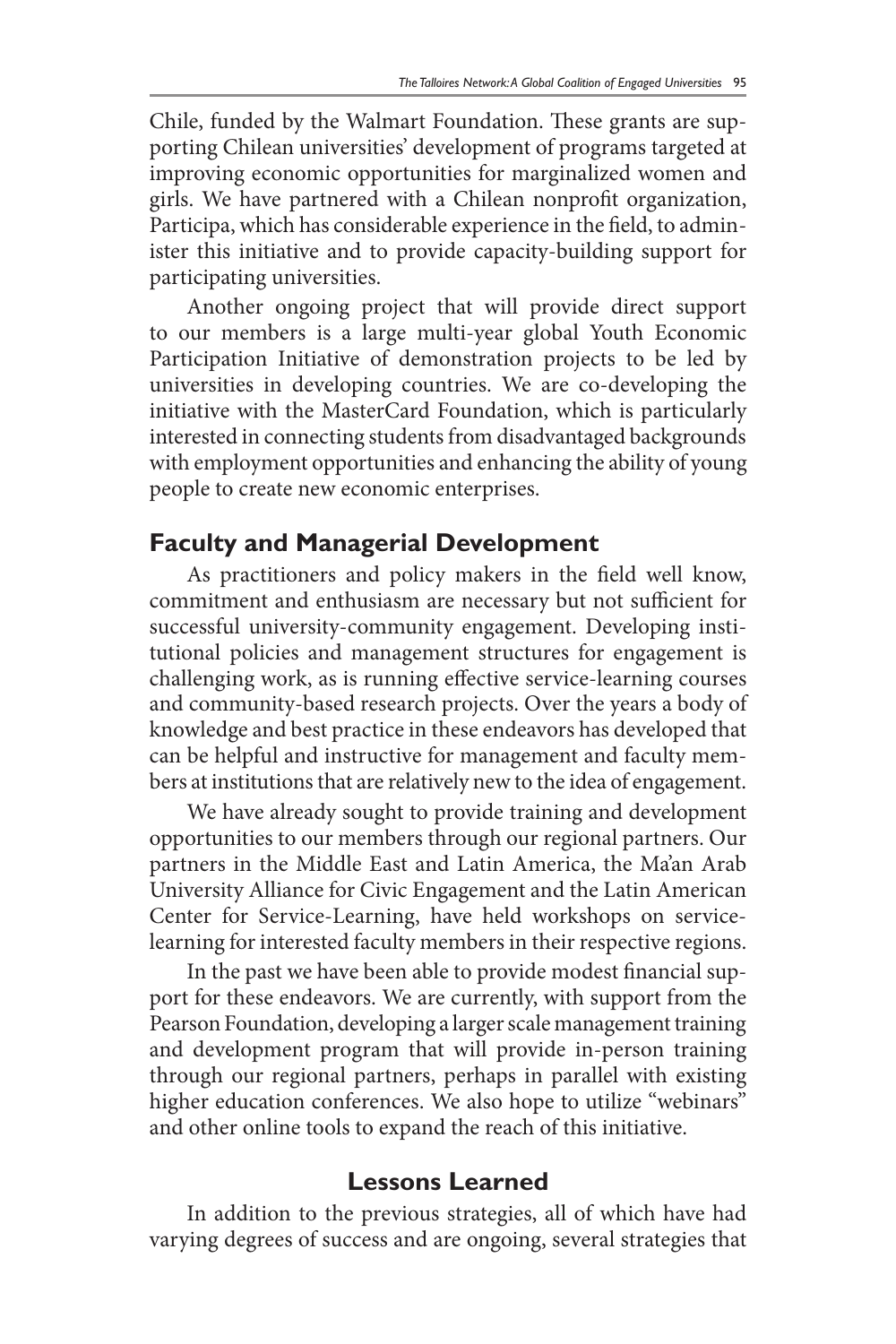we have adopted in the past have not been entirely successful. These strategies have all either been abandoned or are in the process of being rethought. We discuss these experiences below in the spirit of trying to learn from missteps as well as from successes.

### **A Common Global Project**

At our founding conference, participants were enthusiastic about collaborating on a common global project, to unite the membership by working together on a concrete initiative that would be a defining cause for the Talloires Network. In part due to the focus of the Millennium Development Goals and United Nations Educational, Scientific and Cultural Organization's Education for All campaign, in 2006 our steering committee chose to adopt a global project on literacy. Literacy was defined broadly to include reading, numeracy, digital literacy, and financial literacy. Members were strongly encouraged to adopt projects focused on these areas. We disseminated resources on literacy throughout the membership and created an extensive handbook on literacy projects.

Ultimately, the project failed to gain purchase with our members. Many already had literacy programs, but these were not necessarily a focal point of their engagement work. For others, literacy was not a priority. The project seemed to discourage some universities from joining the Talloires Network, as they thought literacy was our primary focus. Furthermore, we were unable to attract funding for literacy programs and therefore could not devote enough resources to this proposal. Therefore, the project was quietly dropped in 2009, with a recognition that effective university civic engagement must be driven by local priorities and programs.

## **Self-assessment**

Another strategy that met with little success was encouraging our members to undertake thorough self-assessment of their civic engagement policies and practices. All agree that evaluation is essential in order for universities to identify both strengths and weaknesses and to make changes to priorities and work plans. We originally required universities to complete a self-assessment tool in order to be eligible for membership. This mandatory assessment was based on a tool prepared by David Watson for the Association of Commonwealth Universities. Watson's assessment tool is comprehensive and valuable for evaluating a wide range of a university's engagement work, but it is also challenging to complete. We dropped the requirement after we realized that it was a major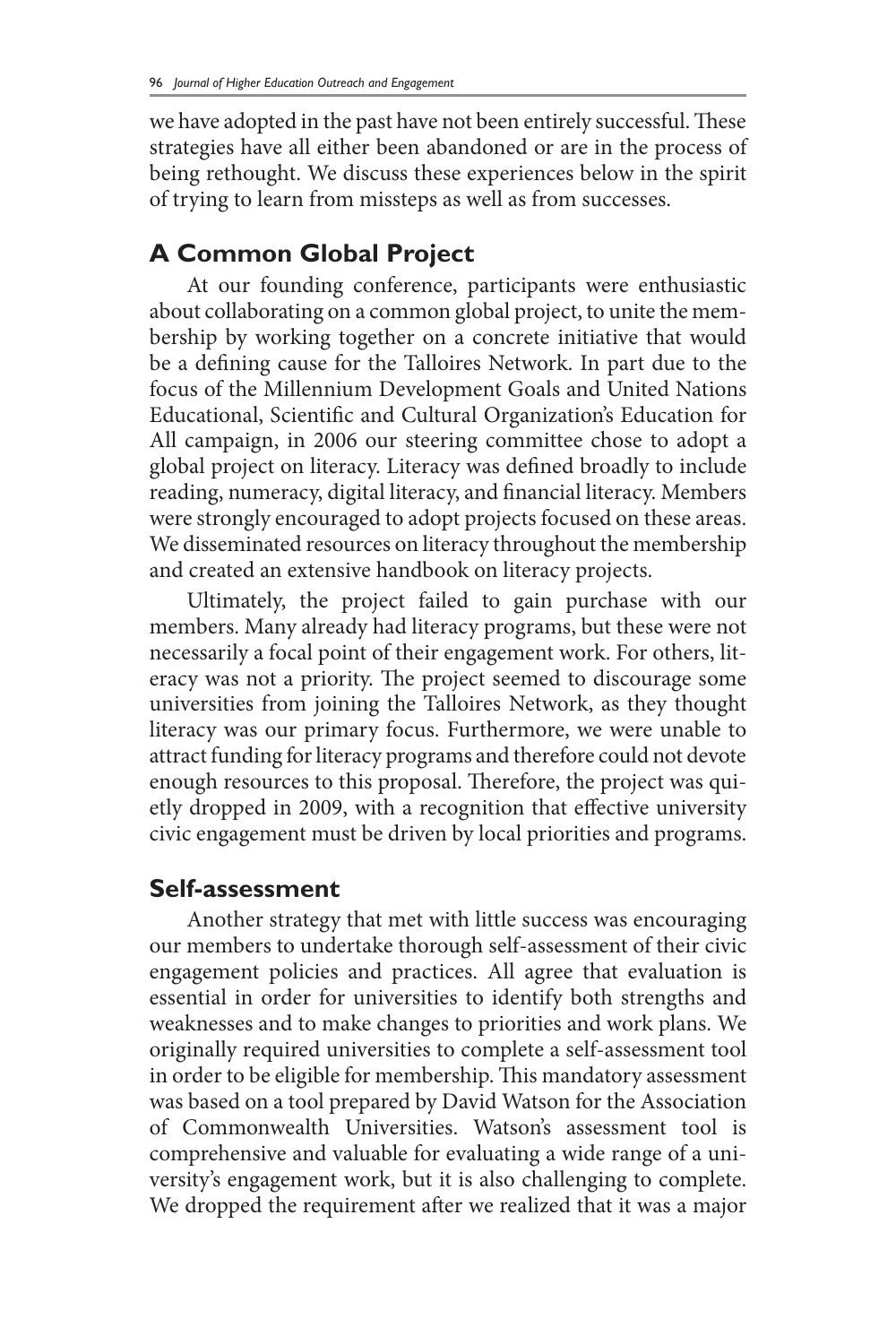barrier to universities joining the network. Despite our continued urging of members to complete the assessment, only a handful of universities have done so.

Members did not complete the assessment for a variety of reasons. Many had already completed their own assessments, in forms that took cognizance of their own needs and constraints. Others were discouraged by the length and comprehensiveness of the tool that we recommended. Still others may have not seen sufficient value in the exercise. We have considered revisiting the self-assessment requirement by selecting or developing a shorter tool, but would need to consult widely about its benefit before trying again.

#### **The Leadership of Students**

To date the strategic vision of the Talloires Network has emphasized supporting the top leadership of universities around the world, and this orientation continues to be a distinguishing strength. Although we have engaged university students in several ways, our overwhelming focus has been on involving and reinforcing the efforts of university presidents, rectors, and vicechancellors. Our efforts to support student leadership have been productive, but we have not built a sustainable community of Talloires Network students.

Most of our efforts have begun with in-person gatherings of students, followed by efforts to maintain the relationships built during these gatherings through online platforms. For example, in 2008 we brought 24 students from around the world to the Clinton Global Initiative University conference in New Orleans. In addition, we initiated an online peer community. Through a competitive applications process, we selected a group of 20 student peer advisors from several countries and then hosted monthly discussions on an online forum for these mentors to share their experiences and ideas with other students. The first few discussions attracted substantial interest, but then participation dropped sharply, and the forum and the Student Peer Advisor program were ultimately abandoned. In retrospect, several elements would have helped to sustain this effort: allocation of more staff time to organizing and brokering discussions, giving the dialogues greater consequences (on allocation of network resources, for example), and providing opportunities for in-person as well as virtual communication.

During each of the past 3 years, we have also brought student representatives of the MacJannet Prize–winning programs to several days of workshops and an award ceremony, and the strength of student leadership has been a major criterion in selecting winners.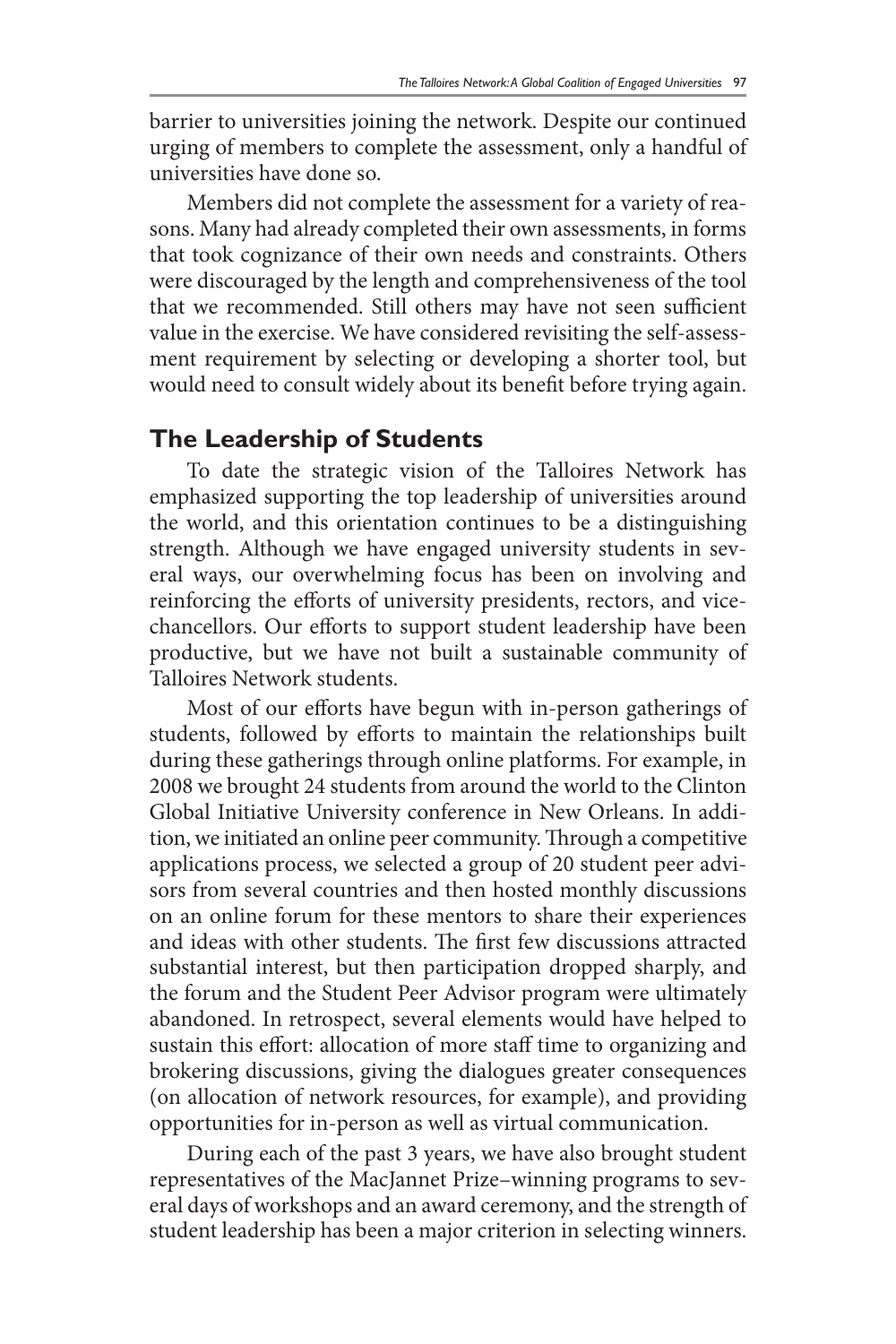Finally, we brought a group of students to our recent conference in Madrid to act as a communications team, conducting interviews, reporting on conference discussions, and blogging. In each case, the students provided invaluable insights to these gatherings and reported that the lessons they learned would be useful on their return to their respective institutions.

Each of our efforts to support the leadership of students at Talloires Network institutions has had positive impacts. However, these efforts have not added up to a sustained student strategy or to maintaining a community of students after the fact, despite use of Facebook, online forums, and other social networking tools. As students return to their institutions, they tend to get busy and lose interest in remaining engaged with us and with each other, and of course, they ultimately graduate and move on.

At present, youth participation is a significant dimension of the global Youth Economic Participation Initiative that the Talloires Network is developing in partnership with the MasterCard Foundation. Three of the 12 members of the initiative's advisory committee are university students. We are incorporating students' recommendations in shaping this program through peer-to-peer interviews with 100 students in 10 countries and through two online dialogues.

We now are endeavoring to pay increasing attention to student leadership. Through strategic planning discussions over the past year, network leaders have embraced student leadership as a higher priority. We believe that building the capabilities of student leaders in selected Talloires Network institutions will strengthen a mutually reinforcing bottom-up and top-down leadership dynamic.

#### **Reflections**

The Talloires Network has made a strong contribution to the global movement for engaged universities. With over 240 members, the network is among the largest international organizations committed to this effort. We have raised the profile of university civic engagement, increased the interest of several key funders in this work, and encouraged new universities to adopt engaged policies and practices. We have disseminated resources directly to members and supported them in expanding their own work. Through conferences and online communications platforms, we have helped our members around the world share best practices and innovative models for engagement.

However, we also recognize that we are just one organization out of many in this field. Several regional and global initiatives are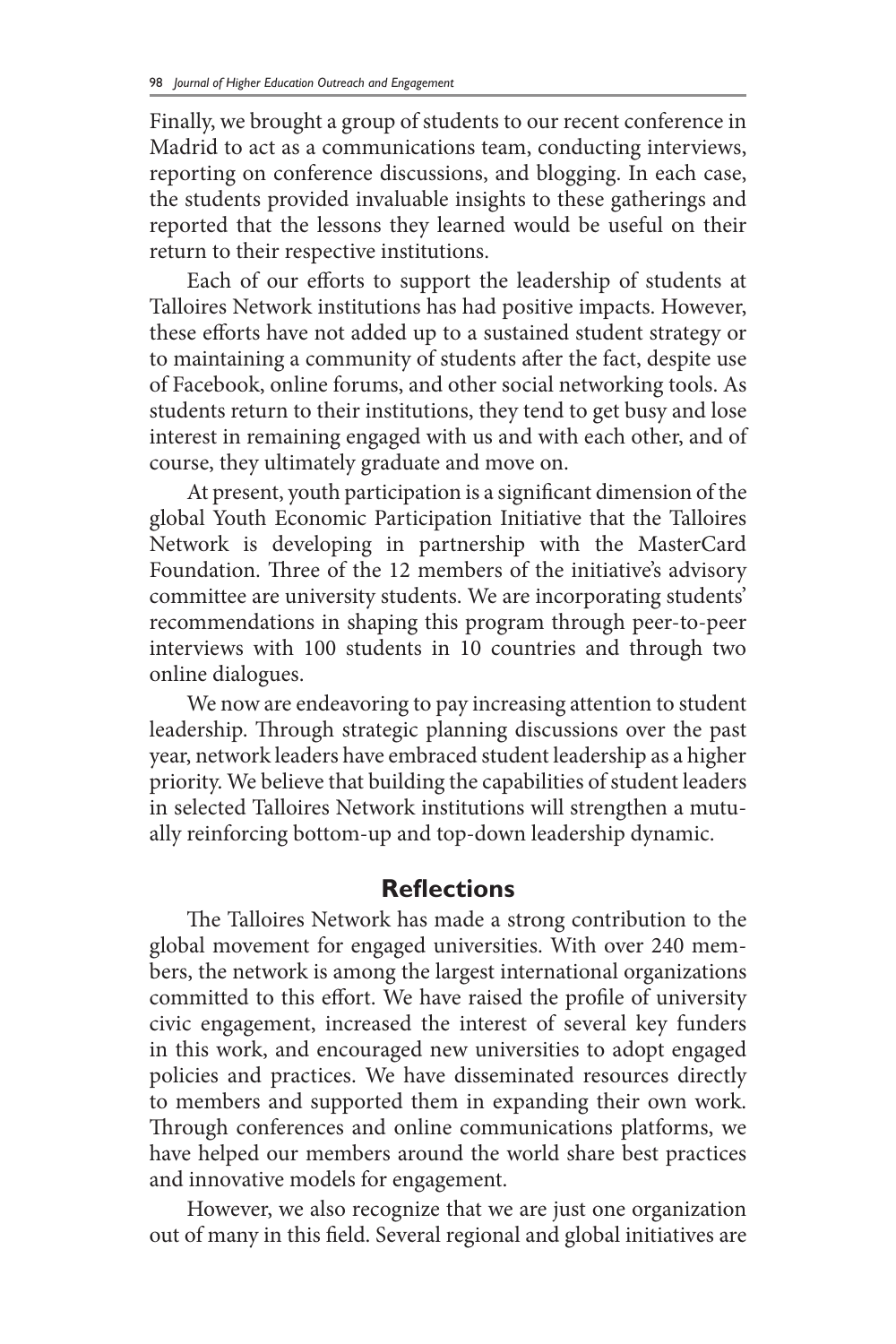collectively driving the movement forward. The Talloires Network has formal or informal relationships with many of these other networks, and new organizations and initiatives continually come to our attention.

We are also aware of the difficulty of measuring impacts and determining how big a role our actions have played in advancing in this field. Much like our individual members, the Talloires Network always struggles with measuring impact and evaluating success. In this effort, it is tempting to emphasize indicators that are easy to quantify, but do not tell the full story. For example, keeping track of the number of new members we attract is certainly useful, but it does not tell us how committed these members are, what benefits they actually derive from membership, and so forth. Similarly, it is easy to document how many events we hold and the number of participants, but the real impact of these conferences and the benefits gained by the participants are much harder to quantify.

### **Future Directions**

The university should use the processes of education and research to respond to, serve and strengthen its communities for local and global citizenship. The university has a responsibility to participate actively in the democratic process and to empower those who are less privileged. Our institutions must strive to build a culture of reflection and action by faculty, staff and students that infuses all learning and inquiry. *—Talloires Declaration, 2005*

Participants in the Network's 2011 Madrid Conference committed themselves to several action steps that echoed and also expanded on those articulated in the 2005 Talloires Declaration:

- Advance civic engagement globally through the dissemination of best practices, encouragement of innovation, development of communities of practice, policy advocacy, and promotion of the field with philanthropic organizations.
- Elevate public awareness of the value of universitycommunity engagement.
- Promote the work of, and collaborate with, regional networks.
- Expand student programs, student participation in international conferences, and exchange opportunities.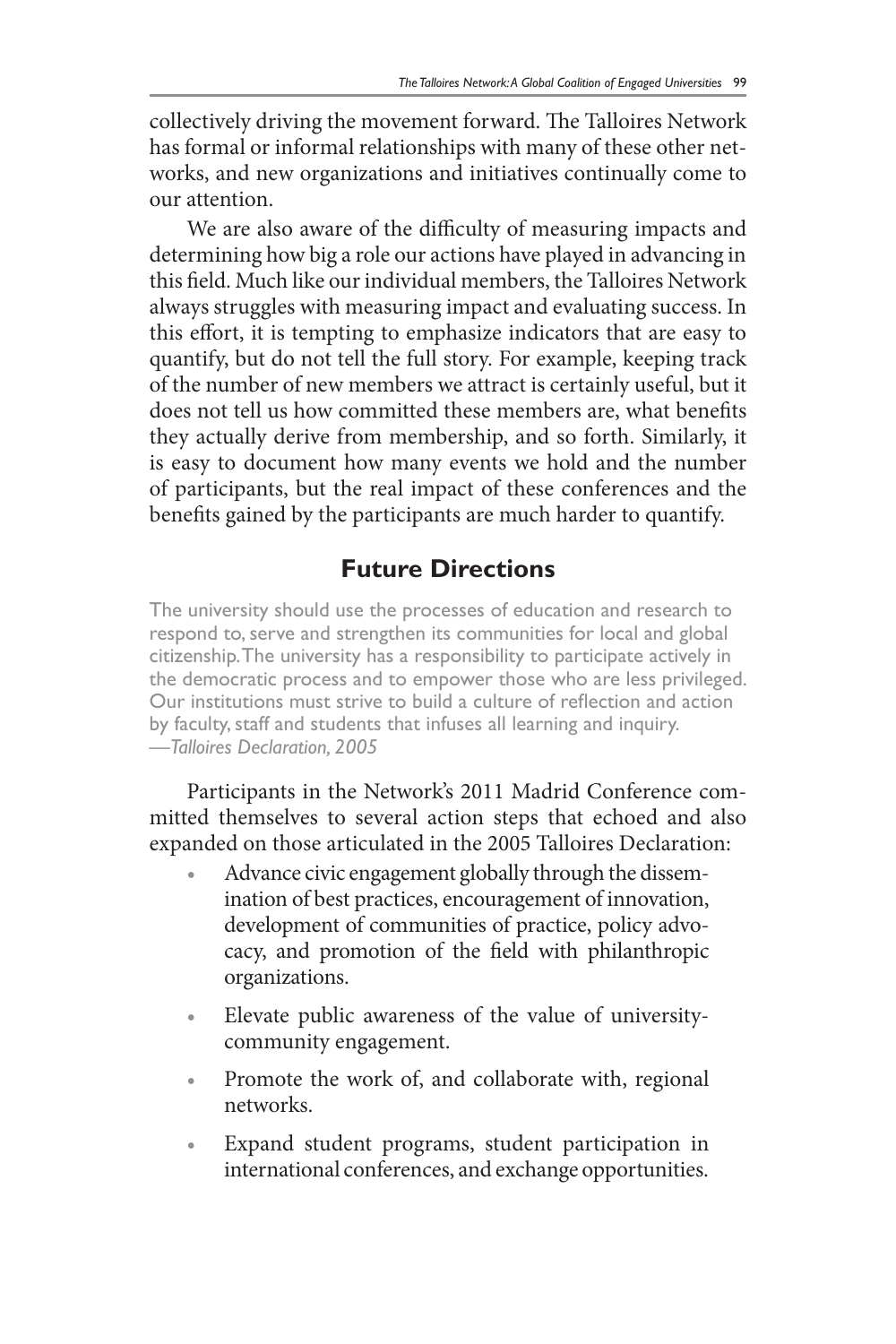- Assist in the creation of tools for evaluating impact and the collection of data on university-community engagement, as well as the assessment of student civic engagement and social responsibility competencies.
- Explore and develop strategies for universities to increase economic opportunity for disadvantaged youth.
- Promote access and retention programs in higher education for academically talented youth from lowincome sectors *(Talloires Network, 2011b).*

Every movement starts as a seed that germinates and grows. The initiatives and innovations of those universities for which engagement with their communities is part of their mandate, are as diverse and distributed as the institutions themselves. Some will come to public notice. Others will be unsung endeavors driven by a quiet commitment to social justice and transformation. Either way, the Talloires Network will continue to connect and support those with the desire to make a difference in their local, national, and global communities.

We would welcome collaboration, and encourage questions and critical comments from colleagues in all parts of the world.

# **Acknowledgments**

This article reports on work that has been accomplished by a wide circle of leaders in higher education and their community partners: Members of the previous Network Steering Committee—Larry Bacow, president, Tufts University (USA); John J. DeGioia, president, Georgetown University (USA); Juan Ramon de la Fuente, president, International Association of Universities; Brenda Gourley, former vice-chancellor, the Open University (UK); Monica Eliana Jimenez de la Jara, former Minister of Education, Chile; Shamsh Kassim-Lakha, founding president, Aga Khan University; Jose Ignacio Moreno Leon, Rector, Universidad Metropolitana en Caracus (Venezuela); Goolam Mohamedbhai, former secretary-general, Association of African Universities; Sari Nusseibeh, president, Al-Quds University (Occupied Palestinian Territories); Michael Baenen, chief of staff to Tufts University president; administrators, faculty, staff, students, and community partners of Talloires Network member institutions; and leaders of national, regional, and international higher education associations and networks.

### **References**

Santander Bank. (2010). Banco Santander to assign EUR 600 million to higher education projects in the next five years. Retrieved from http://www. santander.com/csgs/StaticBS?blobcol=urldata&blobheader=application %2Fpdf&blobkey=id&blobtable=MungoBlobs&blobwhere=126527618 2619&cachecontrol=immediate&ssbinary=true&maxage=3600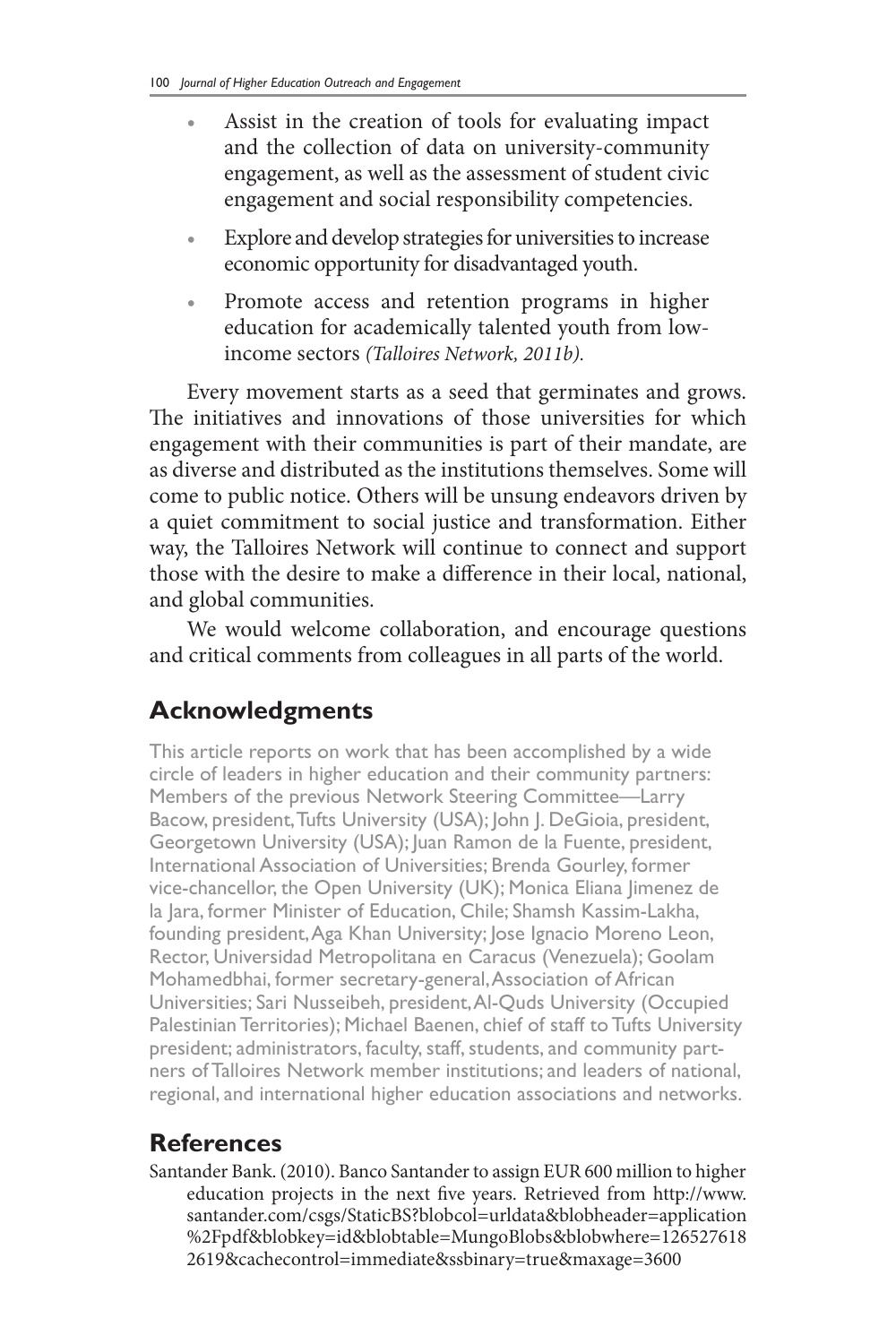- Talloires Network. (2005). Talloires declaration on the civic roles and social responsibilities of higher education. Retrieved from http://www.tufts. edu/talloiresnetwork/?pid=17
- Talloires Network. (2010). The Talloires Network: Higher education responding to social needs. Report on a meeting at the Rockefeller Foundation's Bellagio Center on March 23–27, 2010. Retrieved from http://www.tufts. edu/talloiresnetwork/downloads/Bellagiomeetingreport.pdf
- Talloires Network. (2011a). Building the engaged university, moving beyond the ivory tower. Report on the Talloires Network Global Leaders Conference in Madrid on June 14–16, 2011. Medford, MA: Tufts University.
- Talloires Network. (2011b). Madrid 2011 conference resolution on the civic roles and social responsibilities of higher education. Retrieved from http://www.talloires2011.org/conference/resolution
- Tisch College of Citizenship and Public Service, Tufts University. (2009). Leaders address future of global movement of engaged universities. *Tisch College Newsletter* (December 2009). Retrieved from http://activecitizen. tufts.edu/?pid=849
- Watson, D., Hollister, R., Stroud, S., & Babcock, E. (2011). *The engaged university: International perspectives on civic engagement*. New York, NY: Routledge.

#### **About the Authors**

**Robert M. Hollister** is a professor of urban and environmental policy at Tufts University, and directs the Talloires Network Secretariat. His research and teaching focus on leadership for change, university-community partnerships, and citizen participation in public affairs. Hollister earned his bachelor's degree from Antioch College, his master's degree from Harvard University, and his Ph.D. from Massachusetts Institute of Technology.

**John P. Pollock** is a master of arts in law and diplomacy candidate 2013 at Fletcher School of Law and Diplomacy at Tufts University, and is a Talloires Network program assistant. He is studying the state of civic education in Egypt and the role of Community Based Organizations in the development of society in the Middle East. Pollock earned his bachelor's degree from the University of Notre Dame.

**Mark Gearan** is president of Hobart and William Smith Colleges and is chair of the Talloires Network Steering Committee. A leader in higher education and public service, Gearan is a member of the Leadership Council of ServiceNation. He is the past chair of the Board of Directors of the Corporation for National and Community Service, Annapolis Group, and the National Campus Compact. Gearan earned his bachelor's degree from Harvard University and his law degree from Georgetown University.